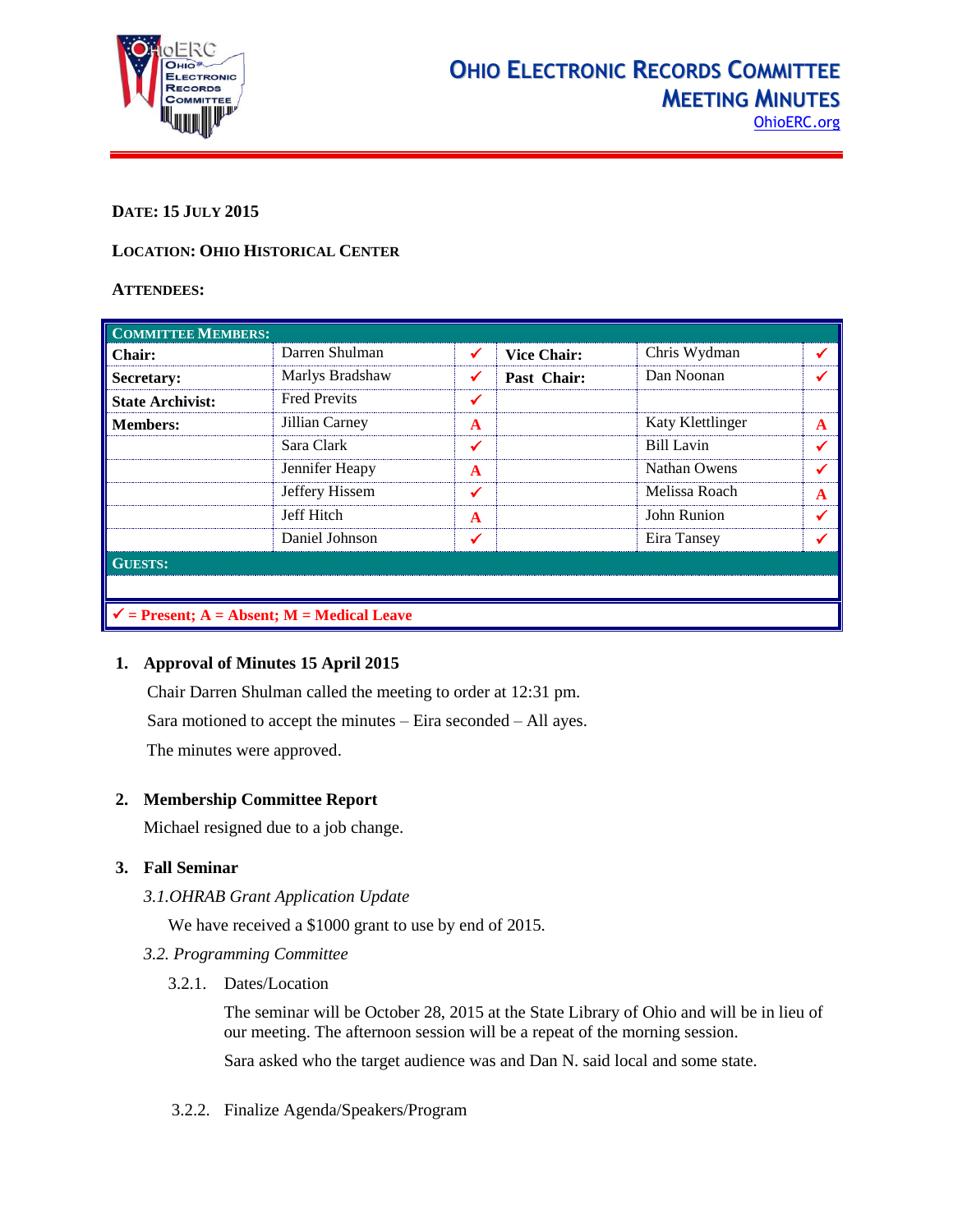

- 3.2.2.1. Overview of Competitive Selection
- 3.2.2.2. RFP process [Dan N.].
- 3.2.2.3. How to go through the responses you get.
- 3.2.2.4. Attorney General's Case Study [Nate/Pari]

The seminar will be called Your Seat at the Purchasing table: a Records Management Point of View.

- 1. Records considerations come with any purchasing project Dan N.
- 2. Specific applications of RFP's Dan N.
- 3. Case study Pari evaluating RFP, Nate implementing RFP.

Registration =  $8:30-9:00$ am. Number 1 and  $2 = 9:00-9:45$ am. Q&A =  $9:45-10:00$ am. Break = 10:00-10:15am. Number 3 = 10:15-11:45am. Q&A 11:45-12:00PM. Repeat for second session.

3.2.3. OHRAB Grant: Flash Drives

Fred will order 170 flash drives with the grant money.

3.2.4. Publicity Plan/Sign Ups

Dan N. – Google form for registration. John R. will post on ARMA listserv. Chris will post on public management, county recorders, etc. listservs.

Nate will send fixed draft for comments by August 3. Eira will revise language.

Sara will send promo draft by August 3.

### **4. Subcommittee Reports and Action Items**

*4.1.Total Cost of Ownership*

Nate has made questions and a points summary to go with report to give to supervisor.

It still needs a platform to put it on.

Total Cost of Ownership may not be best title. Fred suggested To Scan or Not to Scan: Factors to Consider Before Undertaking a Scanning Project.

Dan N. suggested changing references to total cost of ownership to "feasibility study" or "business process analysis". Typos noted in the tool. Eira will clean up language.

### **5. Legislation Update**

Delaware has signed up for an OpenData website.

Nate – checkbook.com is already out of date.

### **6. Other New Business from the Floor**

Eira and San N. will be at the SAA conference in Cleveland, August 16-22.

Nate will be at NAGARA next week.